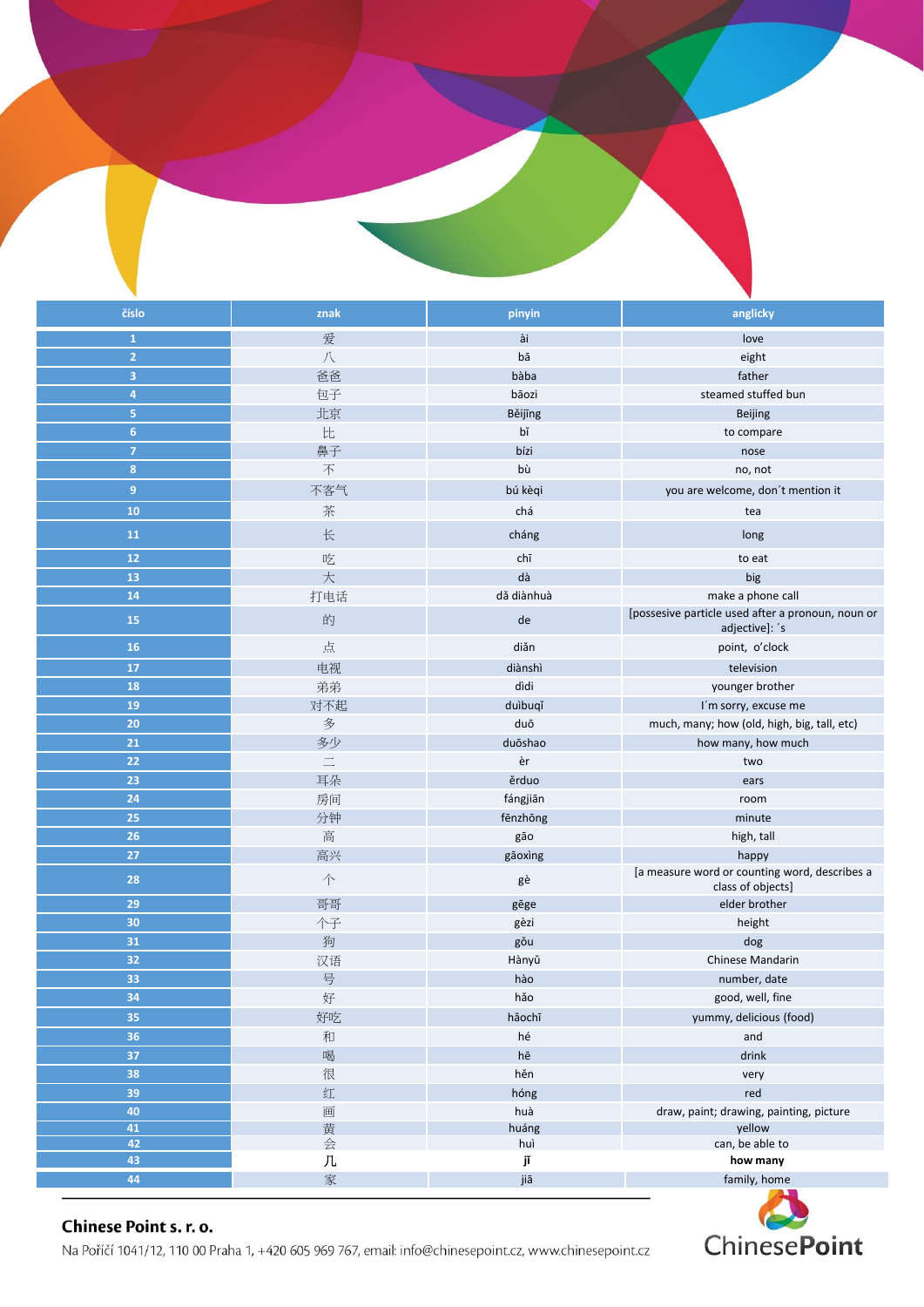|            |                      |                                | v                                                                   |
|------------|----------------------|--------------------------------|---------------------------------------------------------------------|
| číslo      | znak                 | pinyin                         | anglicky                                                            |
| 45         | 叫                    | jiào                           | call, is called                                                     |
| 46         | 脚                    | jiǎo                           | foot                                                                |
| 47         | 姐姐                   | jiějie                         | elder sister                                                        |
| 48         | 今天                   | jīntiān                        | today                                                               |
| 49         | 九                    | jiŭ                            | nine                                                                |
| 50         | 觉得                   | juéde                          | feel, think                                                         |
| 51         | 看                    | kàn                            | see, watch                                                          |
| 52         | 可以                   | kěyĭ                           | OK, all right                                                       |
| 53         | $\Box$               | kŏu                            | mouth                                                               |
| 54         | 块                    | kuài                           | [measure word for various objects]                                  |
| 55         | 来                    | lái                            | come                                                                |
| 56         | 老师                   | lǎoshī                         | teacher                                                             |
| 57         | $\overrightarrow{J}$ | Ie                             | [grammatical word that indicates a completed or<br>finished action] |
| 58         | 冷                    | lěng                           | cold                                                                |
| 59         | 两                    | liǎng                          | two (followed by a classifier), a few                               |
| 60         | 里面                   | lǐmiàn                         | inside, interior                                                    |
| 61         | 零                    | líng                           | zero                                                                |
| 62         | 六                    | liù                            | six                                                                 |
| 63         | 绿                    | lù                             | green                                                               |
| 64         | 吗                    | ma                             | [ending word for a question]                                        |
| 65         | 买                    | mǎi                            | to buy                                                              |
| 66         | 妈妈                   | māma                           | mother                                                              |
| 67         | 猫                    | mão                            | cat                                                                 |
| 68         | 没关系                  | méi guānxi                     | it doesn't matter, that's all right                                 |
| 69         | 妹妹                   | mèimei                         | younger sister                                                      |
| 70         | 没有                   | méiyǒu                         | to no have                                                          |
| ${\bf 71}$ | 面条                   | miàntiáo                       | noodles                                                             |
| $72$       | 米饭                   | mĭfàn                          | cooked rice                                                         |
| 73         | 明天                   | míngtiān                       | tomorrow                                                            |
| 74         | 名字                   | míngzi                         | name                                                                |
| 75         | 那                    | nà                             | that                                                                |
| 76         | 哪                    | nă                             | which                                                               |
| 77         | 那儿                   | nàr                            | there                                                               |
| 78         | 哪儿                   | $n\text{\v{a}}$ r              | where                                                               |
| 79         | 呢                    | $\sf ne$                       | [ending word of a question]                                         |
| 80         | 你                    | $\mathsf{n}\check{\mathsf{n}}$ | you                                                                 |
| 81         | 年                    | nián                           | year                                                                |
| 82         | 鸟                    | niǎo                           | bird                                                                |
| 83         | 牛奶                   | niúnăi                         | milk                                                                |

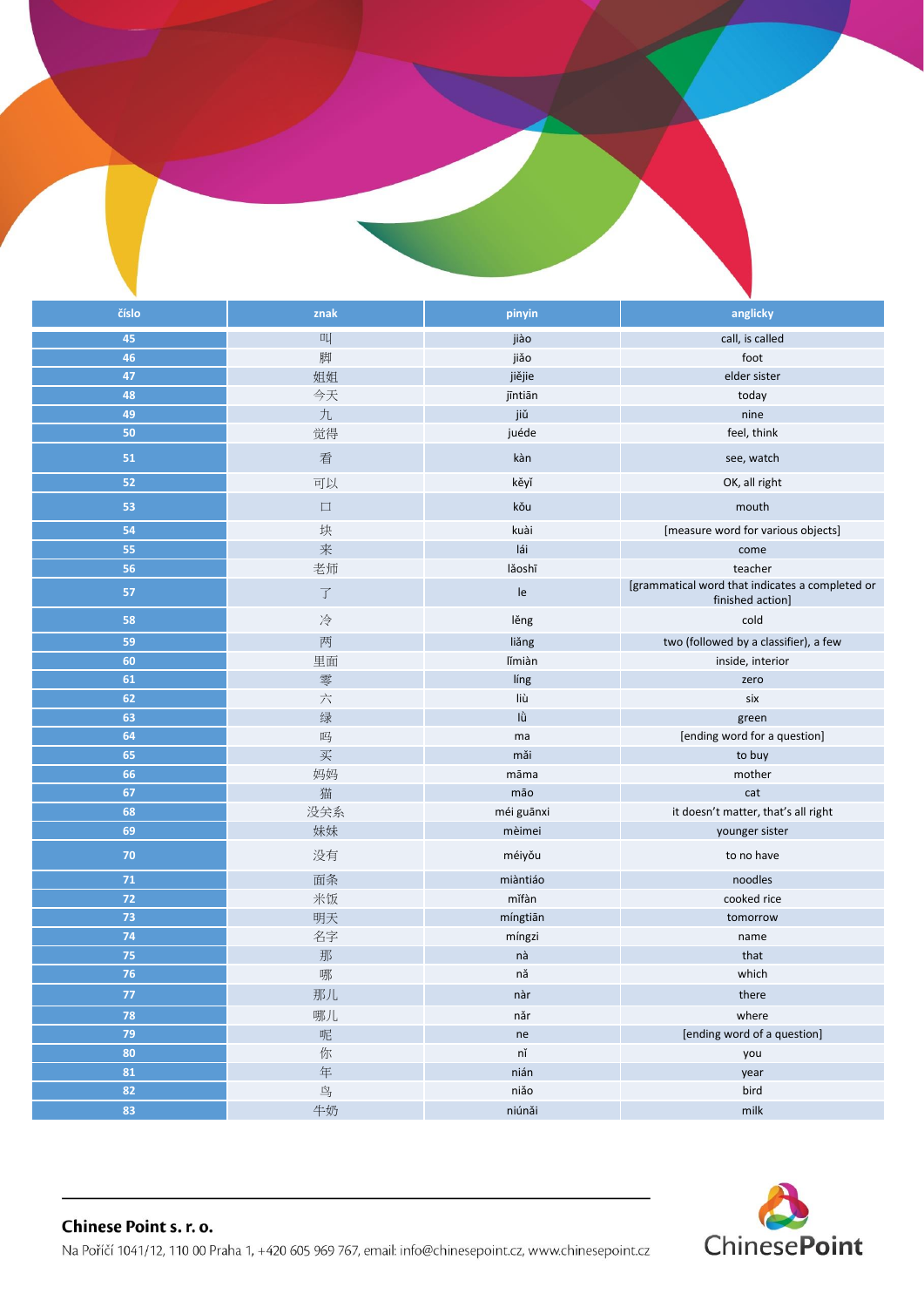| číslo | znak                    | pinyin        | anglicky                             |
|-------|-------------------------|---------------|--------------------------------------|
| 84    | 朋友                      | péng you      | friend                               |
| 85    | 漂亮                      | piàoliang     | beautiful, pretty (things and girls) |
| 86    | 苹果                      | píngguǒ       | apple                                |
| 87    | 七                       | qī            | seven                                |
| 88    | 钱                       | qián          | money                                |
| 89    | 铅笔                      | qiānbǐ        | pencil                               |
| 90    | 起床                      | qichuáng      | get up                               |
| 91    | 请                       | qǐng          | please                               |
| 92    | 去                       | qù            | to go                                |
| 93    | 热                       | rè            | hot                                  |
| 94    | 认识                      | rènshi        | know                                 |
| 95    | $\equiv$                | sān           | three                                |
| 96    | 上边                      | shàngbian     | up, above                            |
| 97    | 商店                      | shängdiàn     | shop, store                          |
| 98    | 谁                       | shéi          | who                                  |
| 99    | 什么                      | shénme        | what                                 |
| 100   | $\! +$                  | shí           | ten                                  |
| 101   | 是                       | shì           | yes, is                              |
| 102   | 手                       | shǒu          | hand                                 |
| 103   | 书包                      | shūbāo        | backpack, school bag, book bag       |
| 104   | 水                       | shuǐ          | water                                |
| 105   | 睡觉                      | shuìjiào      | sleep                                |
| 106   | 说话                      | shuōhuà       | talk, speak                          |
| 107   | 四                       | $\mathsf{si}$ | four                                 |
| 108   | 岁                       | suì           | year of age                          |
| 109   | 她                       | tā            | she                                  |
| 110   | 他                       | tā            | he                                   |
| 111   | 天气                      | tiānqì        | weather                              |
| 112   | 同学                      | tóngxué       | classmate                            |
| 113   | 头发                      | tóufa         | hair                                 |
| 114   | 玩                       | wán           | play                                 |
| 115   | 晚上                      | wǎnshang      | evening, at night                    |
| 116   | 我                       | wǒ            |                                      |
| 117   | 我们                      | wǒmen         | we, us                               |
| 118   | $\overline{\mathrm{m}}$ | wǔ            | five                                 |
| 119   | 香蕉                      | xiāngjiāo     | banana                               |
| 120   | 现在                      | xiànzài       | now                                  |
| 121   | $\sqrt{\ }$             | xiǎo          | small                                |
| 122   | 谢谢                      | xièxie        | thank you                            |
| 123   | 喜欢                      | xǐhuān        | to like                              |
| 124   | 星期                      | xīngqī        | week                                 |
| 125   | 熊猫                      | xióngmão      | panda                                |
| 126   | 学生                      | xuésheng      | student                              |
| 127   | 学习                      | xuéxí         | learn, study                         |

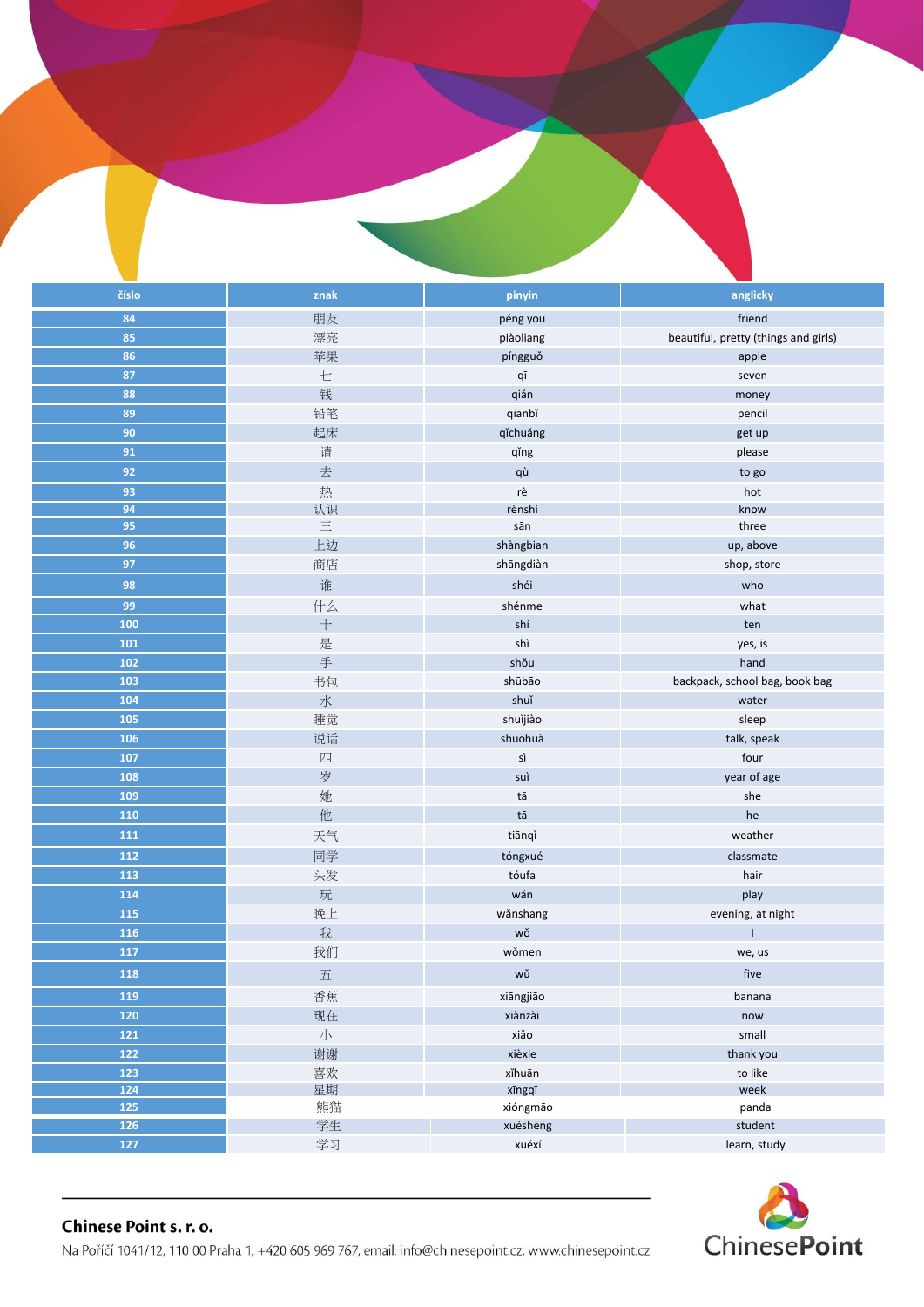



## Chinese Point s. r. o.

Na Poříčí 1041/12, 110 00 Praha 1, +420 605 969 767, email: info@chinesepoint.cz, www.chinesepoint.cz